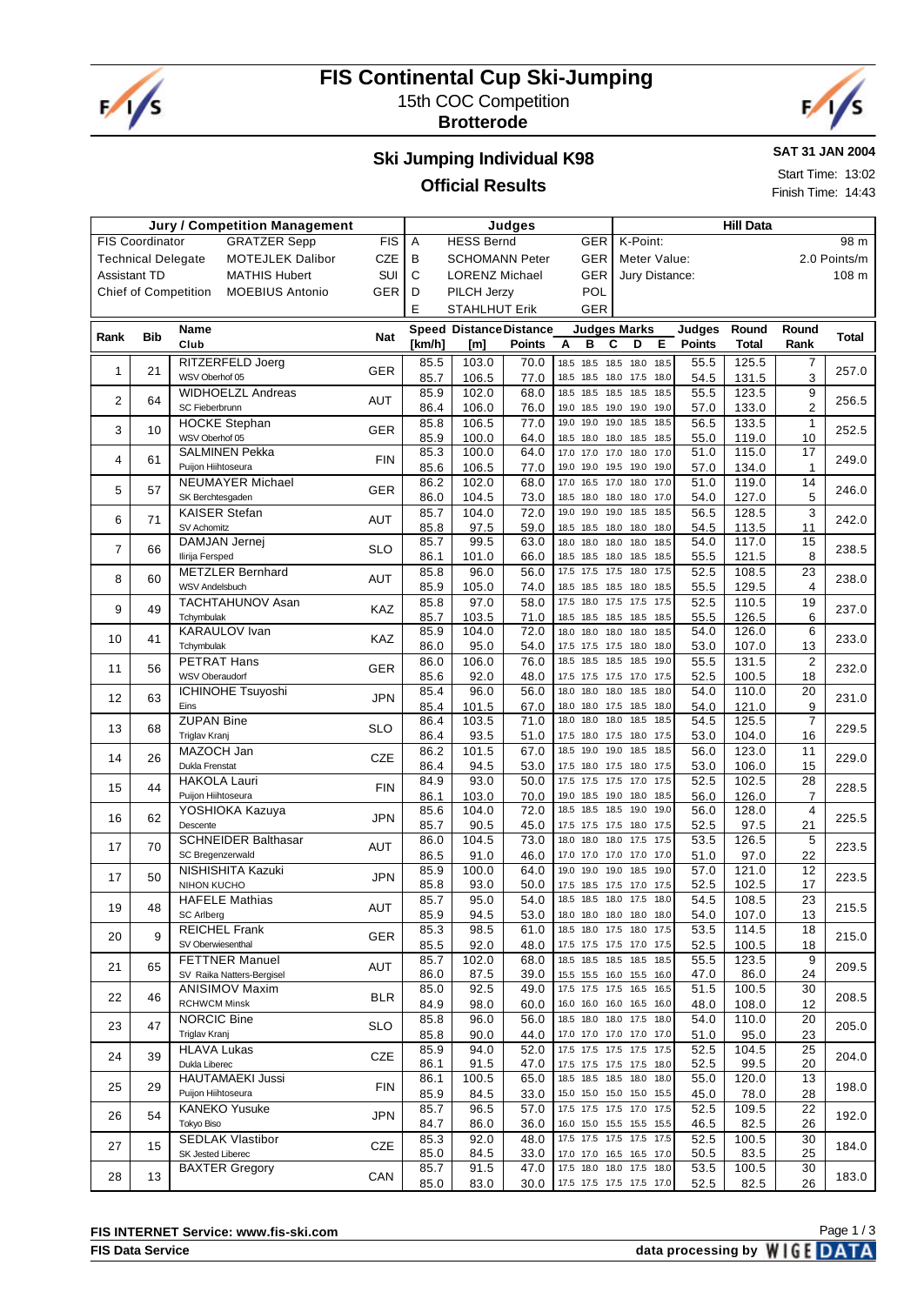

# **FIS Continental Cup Ski-Jumping** 15th COC Competition





### **Ski Jumping Individual K98 Official Results**

**SAT 31 JAN 2004**

Start Time: 13:02 Finish Time: 14:43

| Rank | <b>Bib</b>     | Name                                                 |            |              | <b>Speed Distance Distance</b> |              | <b>Judges Marks</b>                                       |           | Judges        | Round         | Round    | Total |
|------|----------------|------------------------------------------------------|------------|--------------|--------------------------------|--------------|-----------------------------------------------------------|-----------|---------------|---------------|----------|-------|
|      |                | Club                                                 | <b>Nat</b> | [km/h]       | [m]                            | Points       | в<br>C<br>D<br>A                                          | Е         | <b>Points</b> | <b>Total</b>  | Rank     |       |
| 29   | 59             | PIEPER Stefan<br>SK Winterberg                       | <b>GER</b> | 86.0<br>86.3 | 99.5<br>76.5                   | 63.0<br>17.0 | 18.0 18.0<br>18.0<br>15.5 14.5 15.0 15.5 14.5             | 18.0 18.0 | 54.0<br>45.0  | 117.0<br>62.0 | 15<br>31 | 179.0 |
| 30   | 4              | <b>ENDERS Florian</b><br>WSV Oberweissbrunn          | <b>GER</b> | 86.1<br>86.2 | 93.0<br>81.0                   | 50.0<br>26.0 | 17.0<br>17.0 17.0 17.0 17.0<br>17.0 17.0 17.0 16.5 16.5   |           | 51.0<br>50.5  | 101.0<br>76.5 | 29<br>29 | 177.5 |
| 31   | 55             | <b>DUFFNER Christof</b><br><b>SC Schoenwald</b>      | <b>GER</b> | 85.3<br>85.7 | 93.5<br>80.5                   | 51.0<br>25.0 | $17.5$ $17.5$<br>18.0<br>18.0<br>15.0 14.5 15.0 15.5 14.5 | 17.5      | 53.0<br>44.5  | 104.0<br>69.5 | 26<br>30 | 173.5 |
| 32   | 23             | <b>READ Stefan</b>                                   | CAN        | 85.9<br>85.8 | 93.0<br>73.0                   | 50.0<br>10.0 | 18.0 18.0 17.5 17.5<br>18.0<br>15.0 14.5 15.0 14.0        |           | 53.5<br>44.5  | 103.5<br>54.5 | 27<br>32 | 158.0 |
| 33   | 67             | <b>HAPPONEN Janne</b><br>Puijon Hiihtoseura          | <b>FIN</b> | 85.9         | 91.5                           | 47.0         | 15.0<br>17.5 17.5 17.5                                    | 18.0 17.0 | 52.5          | 99.5          | 33       | 99.5  |
| 34   | 37             | <b>DOLEZAL Michal</b><br>Dukla Liberec               | <b>CZE</b> | 85.8         | 91.5                           | 47.0         | 17.0 17.0 17.0 17.0 17.0                                  |           | 51.0          | 98.0          | 34       | 98.0  |
| 35   | 43             | LI Yang                                              | <b>CHN</b> | 84.6         | 90.0                           | 44.0         | 17.5 18.0 17.5 17.5 17.5                                  |           | 52.5          | 96.5          | 35       | 96.5  |
| 36   | 42             | <b>NAGILLER Michael</b><br>SV Raika Natters-Bergisel | AUT        | 85.4         | 89.5                           | 43.0         | 17.5 17.5 17.5 17.5 17.0                                  |           | 52.5          | 95.5          | 36       | 95.5  |
| 37   | 40             | <b>TIAN Zhandong</b>                                 | <b>CHN</b> | 85.4         | 89.5                           | 43.0         | 17.0 17.5 17.0 17.5 17.5                                  |           | 52.0          | 95.0          | 37       | 95.0  |
| 38   | 22             | AFANASENKO Dimitri<br><b>RCHWCM Minsk</b>            | <b>BLR</b> | 85.6         | 90.0                           | 44.0         | 16.5 16.5 16.5 16.5 17.0                                  |           | 49.5          | 93.5          | 38       | 93.5  |
| 39   | 69             | <b>BADER Ferdinand</b><br>SC Auerbach                | <b>GER</b> | 86.0         | 89.0                           | 42.0         | 17.0 16.5 17.0 18.0 17.0                                  |           | 51.0          | 93.0          | 39       | 93.0  |
| 39   | 58             | <b>OLLI Harri</b><br>Ounasvaaran Hiihtoseura         | <b>FIN</b> | 85.9         | 89.0                           | 42.0         | 17.0 17.0 17.5 17.0 16.5                                  |           | 51.0          | 93.0          | 39       | 93.0  |
| 39   | 6              | <b>KUERSCHNER Mario</b><br>WSV Ober-Unterschoenau    | <b>GER</b> | 85.3         | 89.5                           | 43.0         | 16.5 16.5 16.5 17.0 17.5                                  |           | 50.0          | 93.0          | 39       | 93.0  |
| 42   | 8              | <b>BRUNNER Benjamin</b>                              | <b>GER</b> | 85.8         | 88.5                           | 41.0         | 17.0 17.0 17.0 16.0 16.5                                  |           | 50.5          | 91.5          | 42       | 91.5  |
| 43   | 32             | <b>BAARLE</b> van Boy<br>Delft                       | <b>NED</b> | 85.9         | 88.5                           | 41.0         | 16.5 16.5 17.0 16.5 17.0                                  |           | 50.0          | 91.0          | 43       | 91.0  |
| 43   | 19             | <b>TAKANO Teppei</b><br>Tsuchiya Home                | <b>JPN</b> | 85.4         | 88.5                           | 41.0         | 17.0 16.5 16.5 17.0 16.5                                  |           | 50.0          | 91.0          | 43       | 91.0  |
| 45   | 53             | <b>BRACHT Kai</b><br>SC Oberstdorf                   | <b>GER</b> | 86.1         | 87.5                           | 39.0         | 17.0 17.0 17.0 16.5 17.0                                  |           | 51.0          | 90.0          | 45       | 90.0  |
| 46   | 45             | CHOI Heung Chul<br>Muju Resort                       | <b>KOR</b> | 85.0         | 87.0                           | 38.0         | 17.0 17.5 17.5 16.5 17.0                                  |           | 51.5          | 89.5          | 46       | 89.5  |
| 47   | 2              | <b>HOFMEIER Meinrad</b><br>SC Hinterzarten           | <b>GER</b> | 85.7         | 86.0                           | 36.0         | 16.0 16.5 16.5 16.5 17.0                                  |           | 49.5          | 85.5          | 47       | 85.5  |
| 48   | 30             | FRAS Damjan<br>Ilirija Fersped                       | <b>SLO</b> | 86.0         | 84.5                           | 33.0         | 16.5 17.0 17.0 16.5 16.5                                  |           | 50.0          | 83.0          | 48       | 83.0  |
| 49   | 52             | MEDVED Igor<br>Ilirija Fersped                       | <b>SLO</b> | 85.8         | 84.5                           | 33.0         | 16.5 16.5 16.5 17.0 16.5                                  |           | 49.5          | 82.5          | 49       | 82.5  |
| 49   | 51             | <b>KANG Chil Gu</b><br>Muju Resort                   | <b>KOR</b> | 85.6         | 84.5                           | 33.0         | 16.5 16.5 16.5 16.5 16.5                                  |           | 49.5          | 82.5          | 49       | 82.5  |
| 51   | 5              | <b>SIMON Erik</b>                                    | GER        | 85.5         | 84.5                           | 33.0         | 16.0 16.0 16.5 16.5 16.5                                  |           | 49.0          | 82.0          | 51       | 82.0  |
| 52   | $\overline{7}$ | <b>STERL Roland</b>                                  | <b>GER</b> | 85.6         | 84.0                           | 32.0         | 16.5 16.0 16.5 16.0 16.5                                  |           | 49.0          | 81.0          | 52       | 81.0  |
| 53   | $\mathbf{1}$   | <b>KRAUSE Thomas</b><br>SV Mitteltal-Obertal         | <b>GER</b> | 86.2         | 84.0                           | 32.0         | 16.0 15.5 17.0 16.0 16.5                                  |           | 48.5          | 80.5          | 53       | 80.5  |
| 54   | 34             | KIM Hyun Ki<br>Muju Resort                           | <b>KOR</b> | 85.3         | 81.5                           | 27.0         | 16.0 16.5 16.5 16.5 16.5                                  |           | 49.5          | 76.5          | 54       | 76.5  |
| 55   | 17             | <b>BOLOGNANI Alessio</b><br>G.S. Fiamme Gialle       | ITA.       | 85.7         | 82.0                           | 28.0         | 16.0 16.0 16.0 15.5 16.0                                  |           | 48.0          | 76.0          | 55       | 76.0  |
| 56   | 20             | SVETLOV Aleksandr<br><b>RCHWCM Minsk</b>             | <b>BLR</b> | 85.2         | 80.0                           | 24.0         | 16.0 16.5 16.0 15.5 16.0                                  |           | 48.0          | 72.0          | 56       | 72.0  |
| 57   | 27             | <b>BECKER</b> Stefan<br>SV Telfs                     | AUT        | 85.4         | 79.0                           | 22.0         | 16.0 16.0 16.0 16.5 16.0                                  |           | 48.0          | 70.0          | 57       | 70.0  |
| 57   | 18             | <b>BALAZS Andrei</b><br>Dinamo Brasov                | <b>RUM</b> | 85.7         | 79.0                           | 22.0         | 16.0 16.0 16.0 16.0 16.0                                  |           | 48.0          | 70.0          | 57       | 70.0  |
| 59   | 31             | CHIAPOLINO Stefano<br>S.C. Monte Lussari             | <b>ITA</b> | 85.2         | 78.0                           | 20.0         | 16.5 15.5 16.0 16.0 16.0                                  |           | 48.0          | 68.0          | 59       | 68.0  |
| 60   | 11             | <b>OSADETZ Andrew</b>                                | CAN        | 86.1         | 76.0                           | 16.0         | 16.5 16.5 16.5 16.0 16.0                                  |           | 49.0          | 65.0          | 60       | 65.0  |